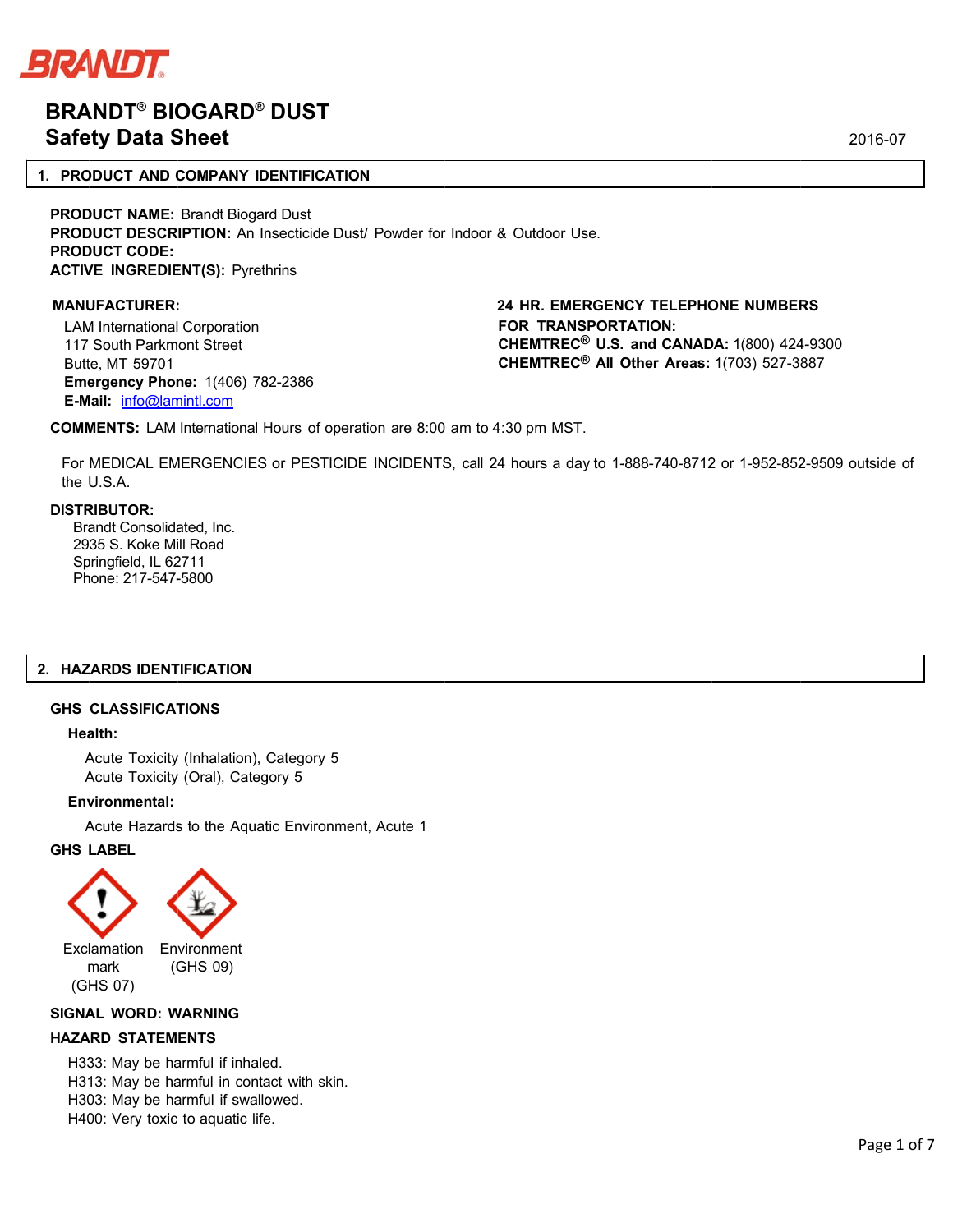

# **PRECAUTIONARY STATEMENT(S)**

# **Prevention:**

- P241: Use explosion-proof electrical/ventilating/lighting equipment if dust clouds can occur.
- P202: Do not handle until all safety precautions have been read and understood.
- P261: Avoid breathing dust/fume/gas/mist/vapours/spray.
- P270: Do not eat, drink, or smoke when using this product.
- P273: Avoid release to the environment.
- P280: Wear protective gloves/protective clothing/eye protection/face protection.

#### **Response:**

P305+P351+P338: IF IN EYES: Rinse cautiously with water for several minutes. Remove contact lenses, if present and easy to do. Continue rinsing.

P303+P361+P353: IF ON SKIN (or hair): Remove/Take off immediately all contaminated clothing. Rinse skin with water/shower.

P301+P312: IF SWALLOWED: Call a POISON CENTER or doctor/physician if you feel unwell.

P304+P340: IF INHALED: Remove victim to fresh air and keep at rest in a position comfortable for breathing.

#### **Storage:**

P403+P233: Store in a well-ventilated place. Keep container tightly closed.

#### **Disposal:**

P501: Dispose of contents/container to an approved waste disposal plant.

**COMMENTS:** This material is considered hazardous by the 2012 OSHA Hazard Communication Standard [29 CFR 1910.1200(a)(1)], and the G.H.S.

# **3. COMPOSITION / INFORMATION ON INGREDIENTS**

| <b>Chemical Name</b> | $Wt.\%$   | <b>CAS</b>            |
|----------------------|-----------|-----------------------|
| Pyrethrins           |           | 8003-34-7             |
| Silica, amorphous    |           | 10 - 25   112926-00-8 |
| Calcium Sulfate      | 74 - 89 I | 10101-41-4            |

**COMMENTS:** Ingredients not identified are proprietary or non-hazardous. Values are not product specifications.

#### **4. FIRST AID MEASURES**

- **EYES:** Hold eye open and rinse slowly and gently with water for 15-20 minutes. Remove contact lenses, if present, after the first 5 minutes, then continue rinsing eye. Call a poison control center or doctor for treatment advice.
- **SKIN:** Take off contaminated clothing. Rinse skin immediately with plenty of water for 15-20 minutes. Call a poison control center or doctor for treatment advice.
- **INGESTION:** If swallowed, IMMEDIATELY call a poison control center or doctor for treatment advice. Have person sip a glass of water if able to swallow. Do not induce vomiting unless told to do so by a poison control center or a doctor. Never give anything by mouth to an unconscious person.
- **INHALATION:** Remove affected person to fresh air. If person is not breathing, call 911 or an ambulance, then give artificial respiration, preferably mouth-to-mouth if possible. Call a poison control center or doctor for further treatment advice.
- **NOTES TO PHYSICIAN:** For skin effects, a highly efficient therapeutic agent for pyrethrin exposure is topical application of tocopherol acetate (Vitamin E).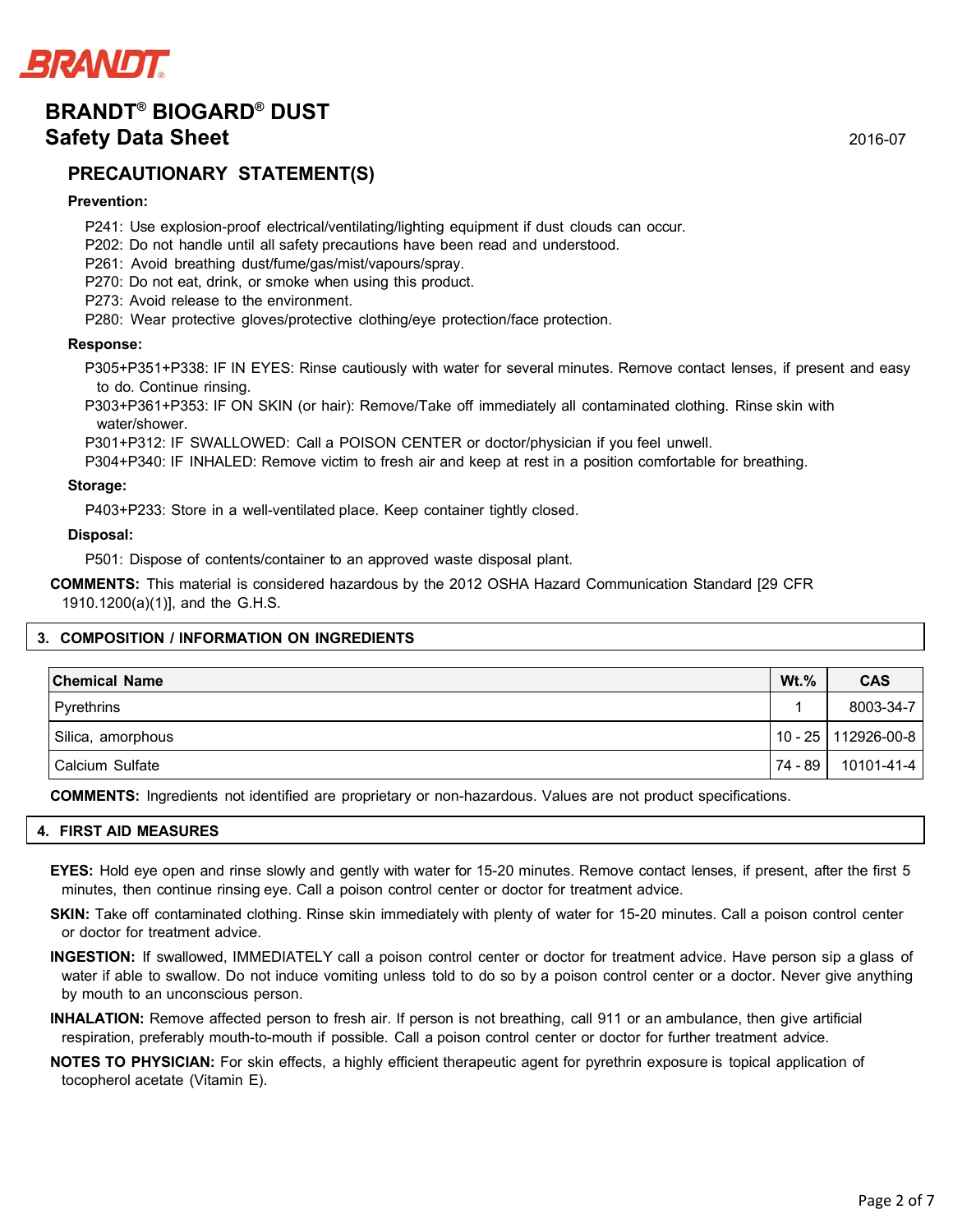

### **5. FIRE FIGHTING MEASURES**

**FLAMMABLE CLASS:** This product is NOT classified as flammable or combustible by OSHA.

**EXTINGUISHING MEDIA:** Foam, carbon dioxide or dry chemical.

**HAZARDOUS COMBUSTION PRODUCTS:** Under fire conditions this product may support combustion and may decompose to give off toxic gases such as carbon monoxide, carbon dioxide, and nitrogen oxides.

**FIRE FIGHTING PROCEDURES:** Use a full-faced self-contained breathing apparatus along with full protective gear. Keep nearby containers and equipment cool with a water stream.

#### **6. ACCIDENTAL RELEASE MEASURES**

**SMALL SPILL:** Sweep into a container for reuse.

**LARGE SPILL:** Contain the spill (prevent this product from reaching surface waters or other water supplies). Sweep up the spill with sweeping compound and transfer into waste containers for disposal. Clean the spill area with detergent and water.

#### **ENVIRONMENTAL PRECAUTIONS**

**WATER SPILL:** Contains Pyrethrins, which are toxic to fish and other aquatic invertebrates. Contaminated absorbent and wash water should be disposed of according to local, state, and federal regulations.

#### **7. HANDLING AND STORAGE**

HANDLING: Mixers, loaders, and other handlers:

Wear a long-sleeved shirt and long pants, shoes and socks. Wear chemical-resistant gloves such as Barrier Laminate, Neoprene Rubber, Nitrile Rubber, or Viton. Do not contaminate water, food or feedstuffs by storage, handling, or disposal. READ AND OBSERVE ALL PRECAUTIONS AND INSTRUCTIONS ON THE PRODUCT LABEL.

**STORAGE:** Store in a cool, dry (preferably locked) area that is inaccessible to children and animals. Keep this product in its tightly-closed, original container when not in use.

# **KEEP OUT OF REACH OF CHILDREN**

#### **8. EXPOSURE CONTROLS / PERSONAL PROTECTION**

#### **EXPOSURE GUIDELINES**

| OSHA HAZARDOUS COMPONENTS (29 CFR1910.1200) |                        |                   |     |                   |                    |                   |  |  |  |
|---------------------------------------------|------------------------|-------------------|-----|-------------------|--------------------|-------------------|--|--|--|
|                                             | <b>EXPOSURE LIMITS</b> |                   |     |                   |                    |                   |  |  |  |
|                                             | <b>OSHA PEL</b>        |                   |     |                   | <b>SupplierOEL</b> |                   |  |  |  |
|                                             | ppm                    | mg/m <sup>3</sup> | ppm | mg/m <sup>3</sup> | ppm                | mg/m <sup>3</sup> |  |  |  |
| <b>TWA</b>                                  |                        | 5                 |     | 5                 |                    |                   |  |  |  |
| <b>TWA</b>                                  | $[1]$                  | 80 [1]            |     | 10                | None               |                   |  |  |  |
| <b>TWA</b>                                  | None                   |                   |     | 10                | None               |                   |  |  |  |
|                                             |                        |                   |     |                   |                    |                   |  |  |  |
|                                             |                        |                   |     |                   | <b>ACGIH TLV</b>   |                   |  |  |  |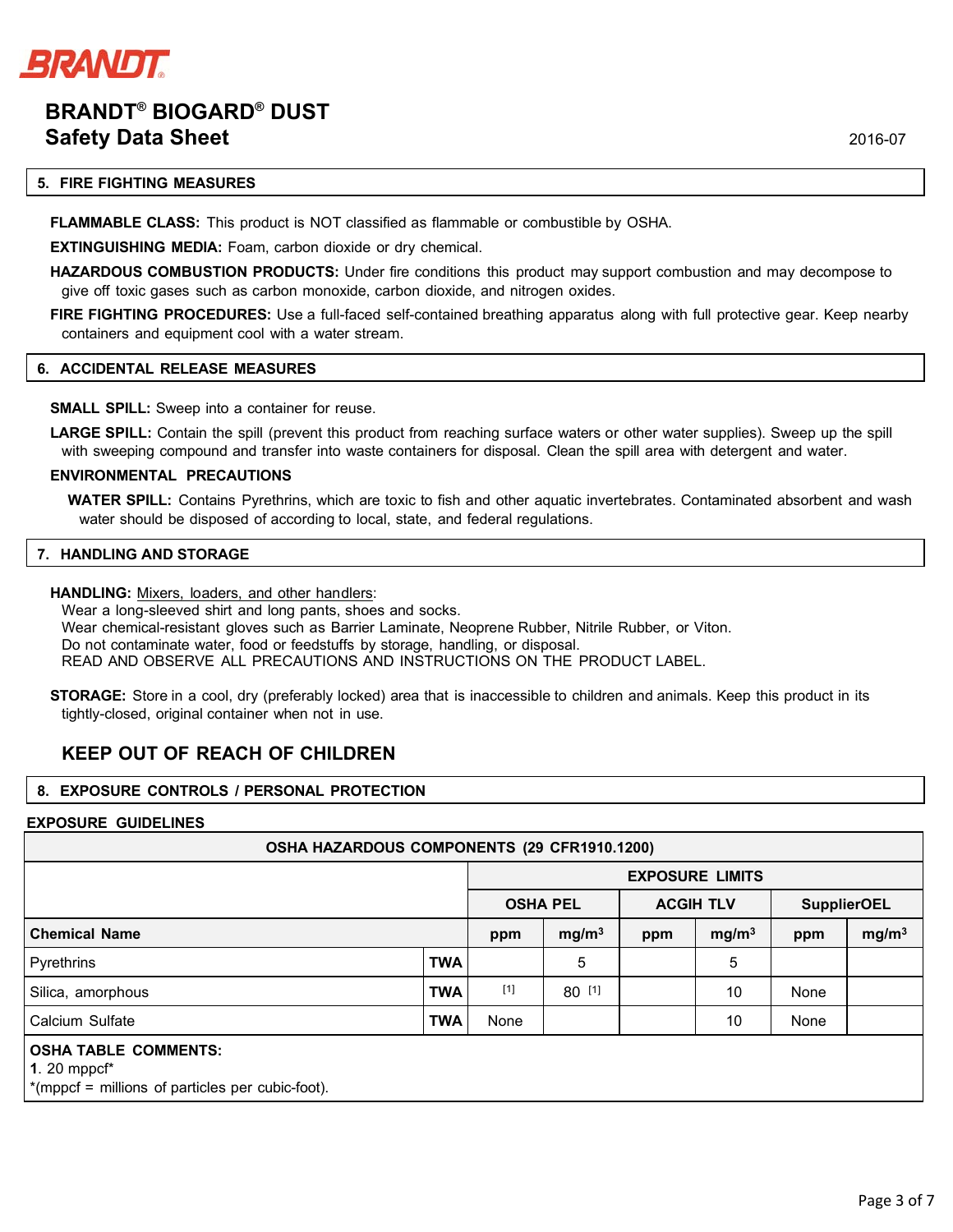

**ENGINEERING CONTROLS:** Ventilate treatment area thoroughly before re-entry.

## **PERSONAL PROTECTIVE EQUIPMENT**

**EYES AND FACE:** Take prudent precautions to avoid contact with eyes.

**SKIN:** Wear chemical-resistant gloves such as Barrier Laminate, Neoprene Rubber, Nitrile Rubber, or Viton, and wear protective clothing.

**RESPIRATORY:** Take prudent precautions to avoid breathing dusts of this product.

**PROTECTIVE CLOTHING:** Wear a long-sleeved shirt and long pants, shoes and socks.

**WORK HYGIENIC PRACTICES:** DO NOT SMOKE, EAT, OR DRINK, OR APPLY COSMETICS IN WORK AREA! Wash promptly if skin becomes contaminated. Wash at the end of each work shift and before eating, smoking, or using the toilet.

# **OTHER USE PRECAUTIONS:** AGRICULTURAL USE REQUIREMENTS:

Use this product only in accordance with its labeling and with the Woker Protection Standard, 40 CFR, Part 170. This Standard contains requirements for the protection of agricultural workers on farms, forests, nurseries, and greenhouses, and handlers of agricultural pesticides. It contains requirements for training, decontamination, notification, and emergency assistance. It also contains specific instructions and exceptions pertaining to the statements on the label about personal protective equipment (PPE), and restricted-entry interval. The requirements listed below only apply to uses of this product that are covered by the Worker Protection Standard.

Do not enter or allow worker entry into treated areas during the restricted entry interval (REI) of 12 hours.

PPE required for early entry to treated areas that is permitted under Worker Protection Standard and that involves contact with anything that has been treated, such as plants, soil, or water, is:

Long-sleeved shirt and long pants;

Chemical-resistant gloves, such as Barrier Laminate, Nitrile Rubber, Neoprene Rubber, or Viton;

Shoes plus socks.

# **COMMENTS:** NON-AGRICULTURAL USE REQUIREMENTS:

The requirements in this section apply to uses of this product that are NOT within the scope of the Worker Protection Standard for agricultural pesticides (40 CFR, Part 170). The WPS applies when this product is used to treat agricultural plants on farms, forests, nurseries or greenhouses.

Do not enter or allow others to enter until dusts have settled.

# **9. PHYSICAL AND CHEMICAL PROPERTIES**

**PHYSICAL STATE:** Powder

**ODOR:** Mild, almost odorless.

**APPEARANCE:** White powder.

**pH:** Not Applicable; Product not intended to be diluted in water.

**VAPOR DENSITY:** Heavier than air.

**FREEZING POINT:** Not Applicable

**SOLUBILITY IN WATER:** Immiscible in water.

**DENSITY:** 0.64 gm/cm<sup>3</sup> Packed Density; 0.37 gm/cm<sup>3</sup> Un-packed Density.

**(VOC):** 0 %

# **10. STABILITY AND REACTIVITY**

**STABLE:** Yes

**HAZARDOUS POLYMERIZATION:** No

**CONDITIONS TO AVOID:** Not compatible with strong acids or bases. Not compatible with strong oxidizers.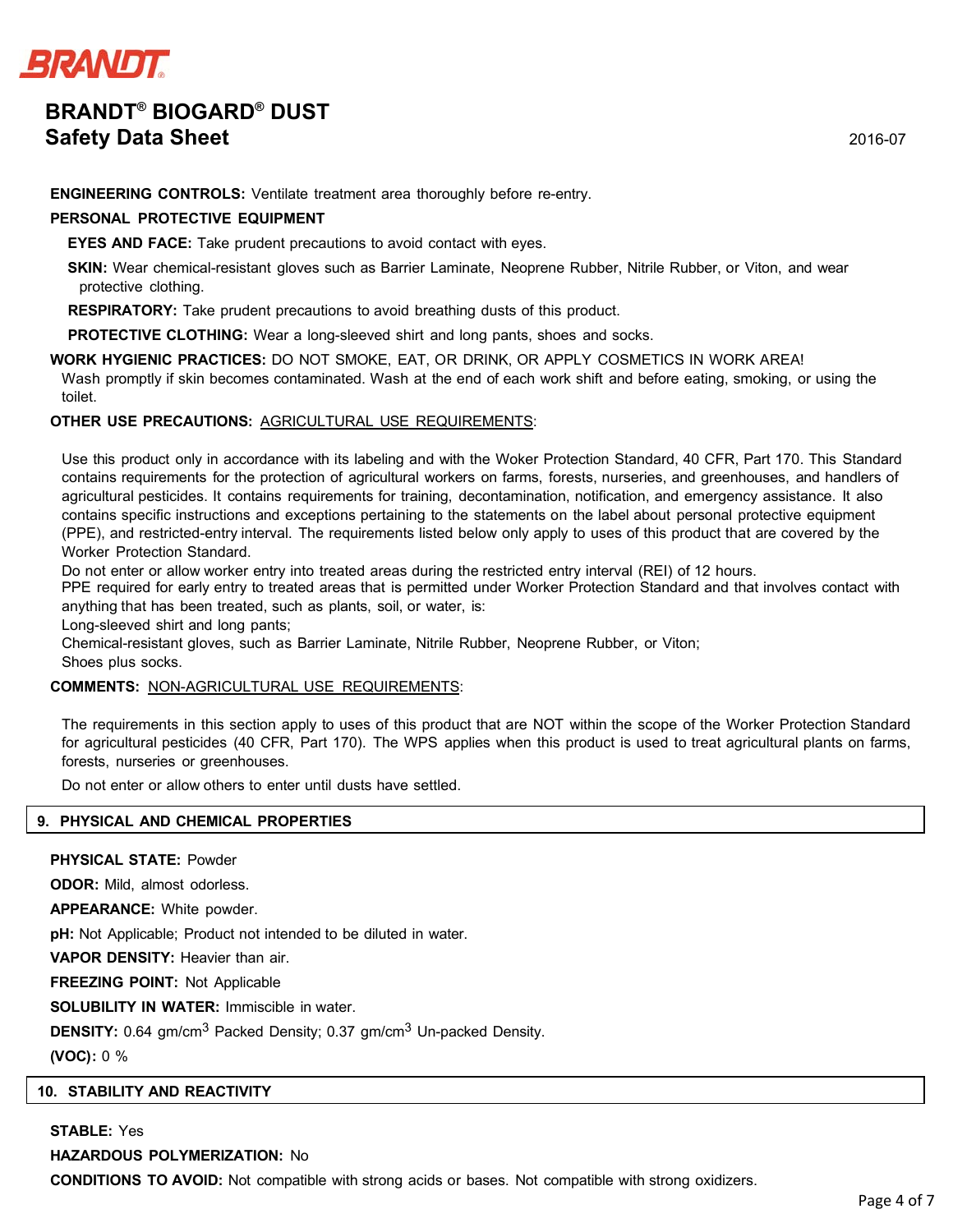

## **11. TOXICOLOGICAL INFORMATION**

#### **ACUTE**

**DERMAL LD50:** > 2.0 gm/kg **Notes:** Albino rabbit.

**ORAL LD<sub>50</sub>: > 5.0 gm/kg** 

**Notes:** Albino rat.

**INHALATION LC<sub>50</sub>: > 5.40 mg/L** 

**Notes:** Rats exposed for 4 hours to test atmosphere. The Acute Inhalation LC<sub>50</sub> of this material places it in EPA Toxic Category IV.

**EYE EFFECTS:** Irritation clearing within 48 hours.

**SKIN EFFECTS:** No irritation observed. Irritation Index = 0.0

**SENSITIZATION: Negative.** 

**GENERAL COMMENTS:** Some or all of the toxicity data reported above was bridged from a substantially similar formula.

**COMMENTS:** None of the components present in this material at concentrations equal to or greater than 0.1% are listed by IARC, NTP, OSHA or ACGIH as being carcinogens.

Carcinogenicity/ Oncogenicity - Slightly elevated incidences of benign tumors of the thyroid and liver were seen in rats following lifetime administration of high doses of Pyrethrins. Further detailed scientific studies into the mode of action responsible for these effects show that:

- 1) Because of biological species differences, the rat thyroid tumors are not relevant to humans.
- 2) The rat liver tumors occur in animals *only* at doses greatly exceeding human exposure levels and that cause cell proliferation (mitogenesis).

Based on these data, the USEPA has classified Pyrethrins as "Not Likely to be Carcinogenic to Humans," at doses that do not cause a mitogenic response in the liver/ cell proliferation. Thus, Pyrethrins can be considered to be non-carcinogenic at exposure levels relevant to human use of Pyrethrins-containing products.

#### **12. ECOLOGICAL INFORMATION**

**ECOTOXICOLOGICAL INFORMATION:** This product is toxic to aquatic organisms, including fish and invertebrates. To protect the environment, do not allow pesticide to enter or runoff into storm drains, drainage ditches, gutters, or surface waters. Applying this product in calm weather when rain is not predicted for the next 24 hours will help to ensure that wind or rain does not blow or wash pesticide off the treatment area.

This product is highly toxic to bees exposed to direct treatment on blooming crops or weeds. Do not apply this product or allow it to drift to blooming crops or weeds while bees are actively visiting the treatment area.

### **13. DISPOSAL CONSIDERATIONS**

**DISPOSAL METHOD:** To avoid wastes, use all materials in the containers by application according to label directions. If wastes cannot be avoided, offer remaining product to a waste disposal facility or pesticide disposal program (NOTE: such programs are often run by state or local governments, or by industry).

**EMPTY CONTAINER:** Non-refillable container. DO NOT reuse or refill this container.

Completely empty container by shaking and tapping sides and bottom to loosen clinging particles promptly after emptying. Then, offer for recycling if available, or reconditioning if appropriate, or puncture and dispose of container in a sanitary landfill, or by other procedures approved by state and local authorities.

**RCRA/EPA WASTE INFORMATION:** This product contains the following RCRA/CERCLA Hazardous wastes/substances: Component, RCRA ID#, CERCLA RQ: Pyrethrins, N/A, 1 Lb.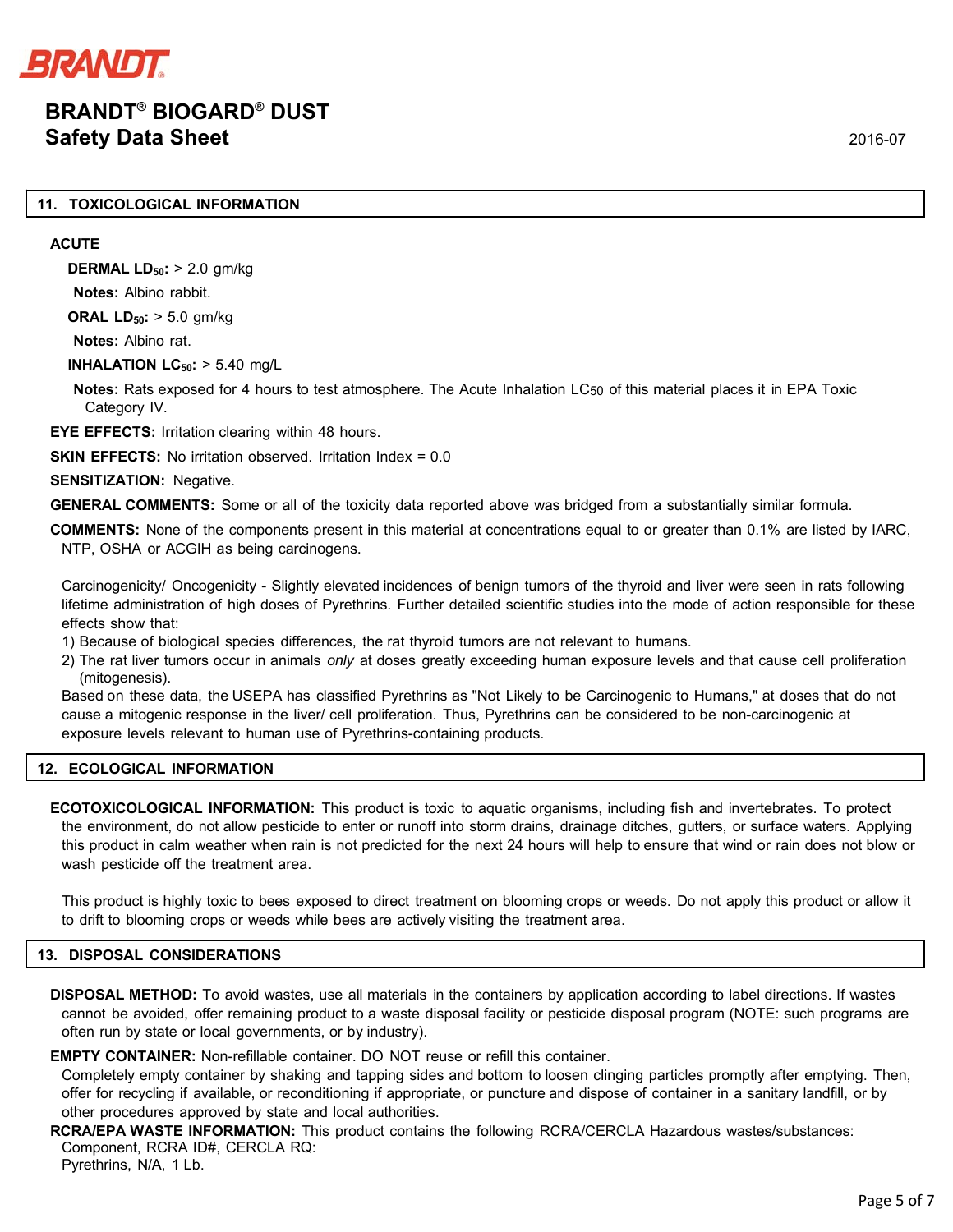

#### **14. TRANSPORT INFORMATION**

## **DOT (DEPARTMENT OF TRANSPORTATION)**

**PROPER SHIPPING NAME:** UN3077, Environmentally Hazardous Substance, Solid, N.O.S.

### **PRIMARY HAZARD CLASS/DIVISION:** 9

## **PACKING GROUP:** III

**OTHER SHIPPING INFORMATION:** This product is not regulated as a hazardous material by the DOT in quantities less than <  $100 \text{ lbs}$ .

Shipping name for quantities less than < 100 Lbs. : Insecticides, Insect or Animal Repellents, Solid, N.O.S.

## **AIR (ICAO/IATA)**

**SHIPPING NAME:** UN3077, Environmentally Hazardous Substance, Solid, N.O.S.

**PRIMARY HAZARD CLASS/DIVISION:** 9

**PACKING GROUP:** III

### **VESSEL (IMO/IMDG)**

**SHIPPING NAME:** Not Available

# **15. REGULATORY INFORMATION**

#### **UNITED STATES**

# **SARA TITLE III (SUPERFUND AMENDMENTS AND REAUTHORIZATION ACT)**

# **FIRE:** No **PRESSURE GENERATING:** No **REACTIVITY:** No **ACUTE:** Yes

**313 REPORTABLE INGREDIENTS:** This product contains no SARA Title III Section 313 chemicals that exceed the reporting limits.

#### **302/304 EMERGENCY PLANNING**

**EMERGENCY PLAN:** There are no SARA Title III Section 302 extremely hazardous substances present in this formulation (40 CFR 355).

See Section 13 of this MSDS for the components that are subject to emergency requirements under CERCLA Section 103(a)(40 CFR 302.4).

# **TSCA (TOXIC SUBSTANCE CONTROL ACT)**

**TSCA STATUS:** All chemical substances found in this product comply with the Toxic Substances Control Act's inventory reporting requirements.

# **REGULATIONS**

# **STATE REGULATIONS:**

**VOLATILE ORGANIC COMPOUNDS (VOC):** This product contains no VOC's (0%).

# **FIFRA (FEDERAL INSECTICIDE, FUNGICIDE, AND RODENTICIDE ACT):**

**NOTE**: This chemical is a pesticide product registered by the United States Environmental Protection Agency and is subject to certain labeling requirements under federal pesticide law. These requirements differ from the classification criteria and hazard information required for Safety Data Sheets, and for workplace labels of non-pesticide chemicals. The following is the hazard information as required on the pesticide label:

**CAUTION**. Harmful if absorbed through the skin. Avoid contact with skin, eyes, and clothing.

#### **Personal Prote ctive Equipment (PPE):**

Mixer's, loaders, applicators, and other handlers:

Wear a long-sleeved shirt and long pants, shoes and socks.

Wear chemical-resistant gloves such as Barrier Laminate, Neoprene Rubber, Nitrile Rubber, or Viton.